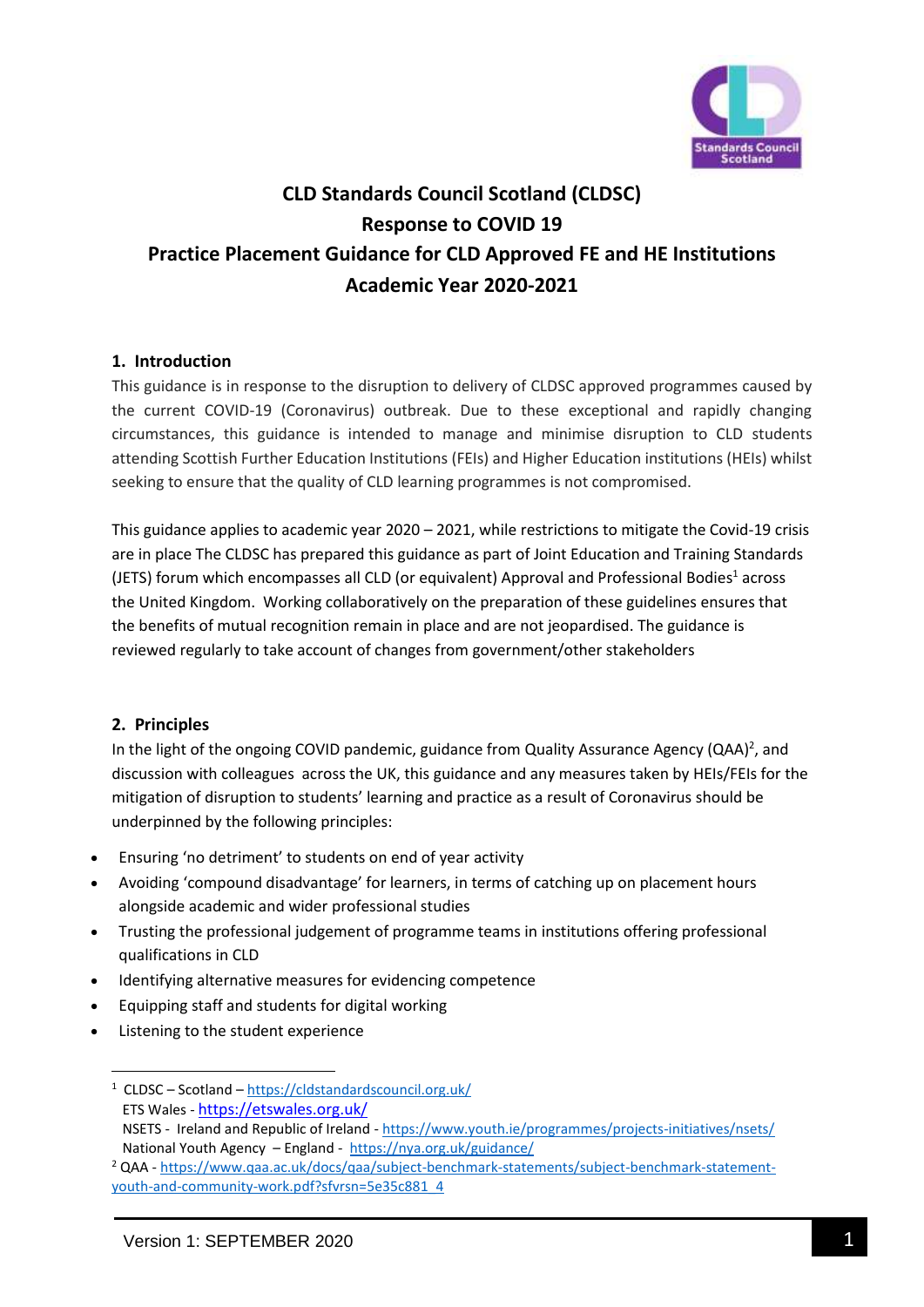

# **3. Meeting Professional Standards in CLD**

Regardless of COVID-19 restrictions, it is essential that students graduating from professional CLD programmes adhere to the values of CLD, Code of Ethics, CLD Competences, can demonstrate and apply the National Occupational Standards, and ultimately are fit to practise. We invite educational providers to be innovative in assessment where restrictions make it difficult to assess in placement settings.

Requirements for placement supervision should continue to be met during periods of COVID-19 restrictions. Individual supervisors/students may conduct supervision sessions via online platforms rather than in face to face meetings.

We expect that the arrangements for the assessment of professional practice/fieldwork will remain the same, though face to face supervision and 3-way meetings may be replaced by online sessions. Where practice has moved from face to face to digital delivery, we expect supervisors and, where appropriate, fieldwork tutors still to observe the student in their practice and give feedback.

We understand that the current arrangements have made it difficult for some supervisors who have been furloughed or assigned to other duties to provide end of placement assessment reports. Where this occurs, it is expected course teams will use professional judgement to make decisions about the quality of a student's practice, taking account of their knowledge of the student, previous placements, 3/4-way meetings and any indications the supervisor may be able provide.

### **4. Approaches to Teaching & Learning and Structuring of Programmes**

With respect to on-line learning, which may be beneficial as part of a package of blended learning, it is essential that HEI/FEIs have means to confirm engagement and ensure that students fully and actively participate in interactive dialogue with lecturers and their peers.

A briefing on digital youth work has been produced through JETS and contains useful guidance on digital approaches. It is available [here.](https://etswales.org.uk/digital-youth-work)

We accept that simulation exercises may be used to complement and further examine practicebased learning, however we do not encourage institutions to use simulation exercises to substitute for face to face professional practice, as we believe it is difficult to replicate real CLD practice situations.

Some institutions may be planning to change the timing of certain modules in their programmes. As long as this fits within the institution's own programme design and assessment strategy CLDSC is content for institutions to use professional judgement in this matter. However, forward-loading of placements may prove too big a strain for some providers, given that many organisations may not be fully operational by September 2020. We encourage institutions to continue to engage in dialogue with placement providers in accommodating students on placement.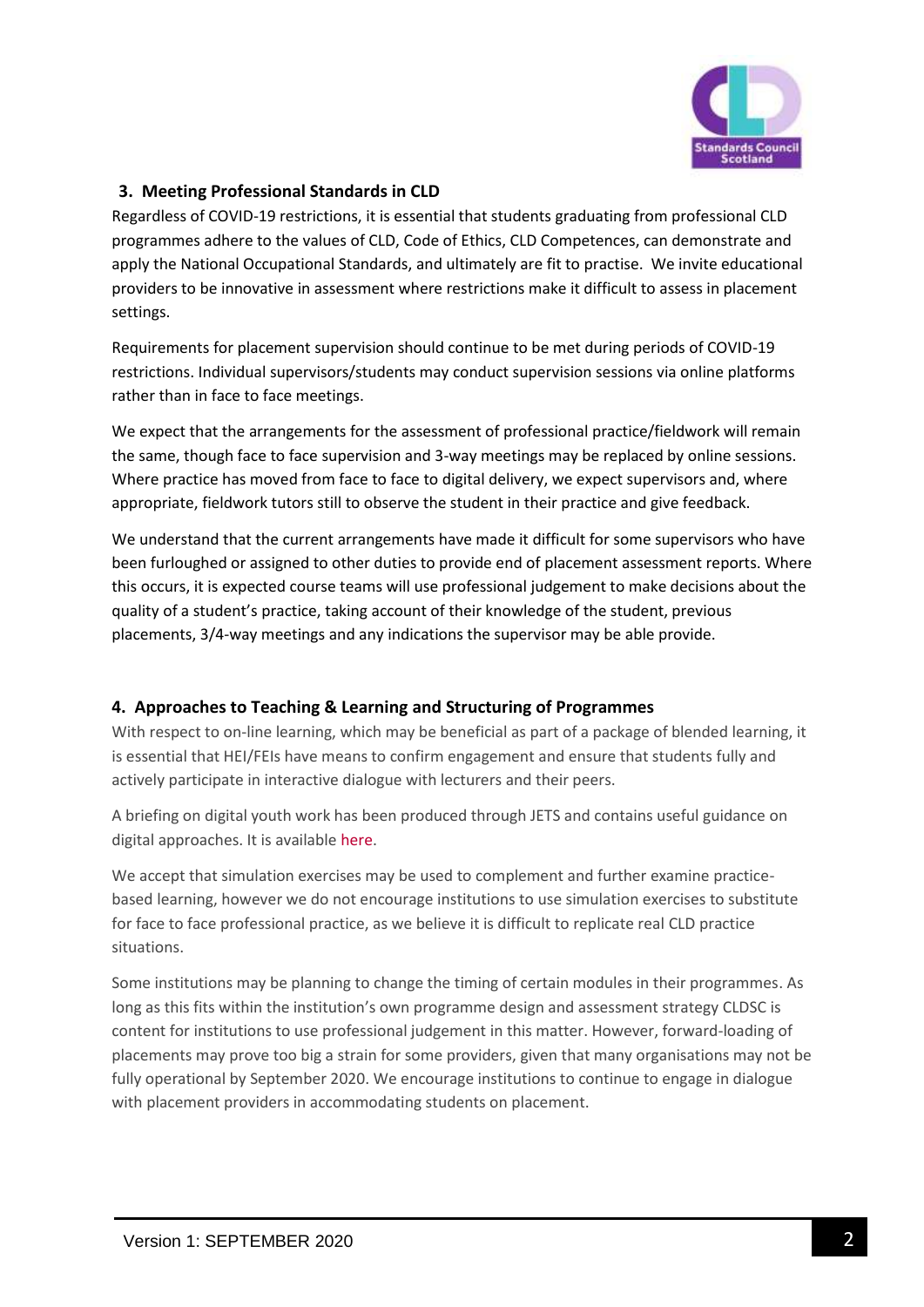

### **5. Professional Practice Requirements**

Professional practice is a pre-requisite of achieving a professional qualification in CLD. CLDSC Approvals Guidelines<sup>3</sup> set out minimum levels of assessed professional practice. We appreciate that COVID-19 restrictions may present considerable difficulties in achieving these, both for CLD placement providers and for students.

The curren[t CLDSC COVID Guidance](https://cldstandardscouncil.org.uk/updated-guidance/) focussed on completion of the academic year 2019-20. With the exception of Post-Graduate students, students were afforded a 12.5% reduction in assessed practice hours.

**For the 2020-21 academic year, in order to avoid compounding disadvantage for students, completion of 75% of the required hours across the whole programme will be acceptable, provided that students have gained a consistent pass in previous practice assessments (where applicable) and are considered fit to continue practising**.

| Degree/             | <b>SCQF</b>             | <b>SCQF</b>   | <b>Total Notional</b> | <b>Supervised</b>     | <b>REVISED</b>          |
|---------------------|-------------------------|---------------|-----------------------|-----------------------|-------------------------|
| <b>Programme</b>    | <b>LEVEL</b>            | <b>Credit</b> | hours of study        | <b>Practice hours</b> | <b>Supervised</b>       |
| <b>Type</b>         |                         | <b>Points</b> | across the full       | to meet 40%-          | <b>Practice Hours -</b> |
|                     |                         |               | length of the         | 50%                   | across the full         |
|                     |                         |               | programme             | requirement           | length of the           |
|                     |                         |               |                       | across the full       | programme               |
|                     |                         |               |                       | length of the         |                         |
|                     |                         |               |                       | programme             |                         |
| <b>PDA</b>          | 6                       | 28            | 280                   | 112 - 140             | $84 - 105$              |
| <b>HNC</b>          | $\overline{\mathbf{z}}$ | 96            | 960                   | 384 - 480             | $288 - 360$             |
| <b>Diploma</b>      | 8                       | 240           | 2400                  | $960 - 1200$          | $720 - 900$             |
| <b>BA</b>           | 9                       | 360           | 3600                  | 1440 - 1800           | $1080 - 1350$           |
| <b>BA (Honours)</b> | 10                      | 480           | 4800                  | 1920 - 2400           | 1440 - 1800             |
| <b>PGD</b>          | 11                      | 120           | 1200                  | 480 - 600             | $360 - 450$             |
| <b>Masters</b>      | 11                      | 180           | 1800                  | 720 - 900             | $540 - 675$             |

These Revised Supervised Practice Hours should be seen as minimum requirements not as targets (students should still be encouraged to achieve the original 40% standard) and will enable flexible

1

<sup>&</sup>lt;sup>3</sup> FEI Approval Process - <https://cldstandardscouncil.org.uk/approval/developmental-approval-process/> HEI Approval Process - <https://cldstandardscouncil.org.uk/approval/professional-approval-process/>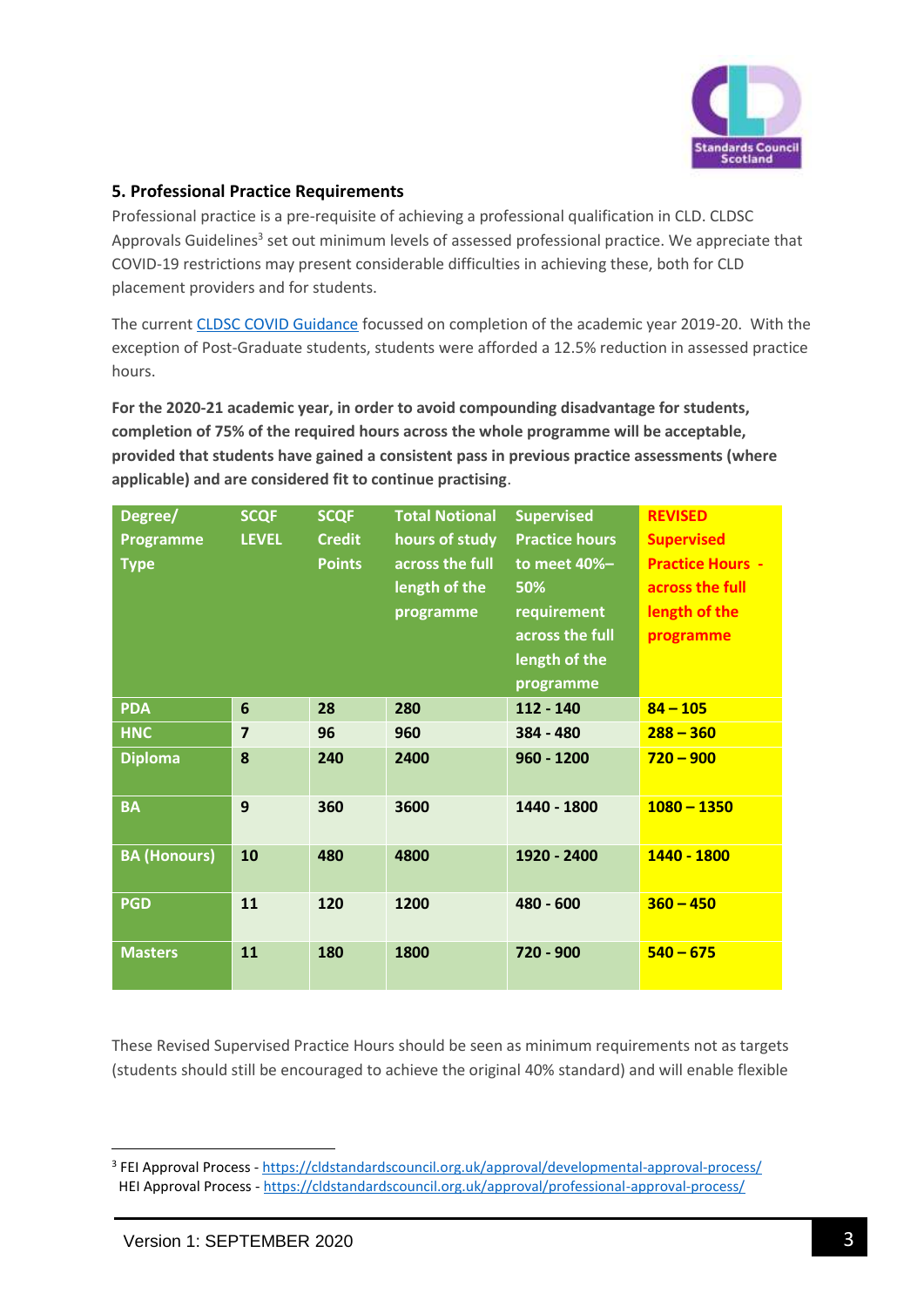

distribution of placement hours across the programme, bearing in mind the importance of practice occurring alongside theoretical learning.

CLD work undertaken through digital platforms will be considered as face to face work in the same way as actual face to face practice with learners and communities.

Practice undertaken before the student registered for their qualification programme should not be counted towards the minimum practice hours, unless such practice meets requirements of the individual educational provider's accreditation of prior learning process. Educational providers should make their own judgements on whether this can be accepted.

# **6. Note on Wider Impact of University/College Closures or Travel Restrictions**

The CLDSC recognise there may also be a wider impact on the development and approval of programmes during any closure of Universities/Colleges/other educational providers or travel restrictions imposed as a result of the continued outbreak of COVID-19. Further guidance is detailed below, concerning scheduled approval and/or re-approval activities.

# **7. Guidance on Scheduled Re-approvals**

If an HEI, FEI or other educational provider is closed when a scheduled approval is due to take place, CLDSC will consider extending the existing validation period for a maximum of a year at the HEIs, FEIs or other educational provider's request. In these exceptional circumstances, a request for extension must be put in writing at the earliest opportunity and addressed to: [contact@cldstandardscouncil.org.uk](mailto:contact@cldstandardscouncil.org.uk) and cc t[o susan.bisset@cldstandardscouncil.org.uk](mailto:susan.bisset@cldstandardscouncil.org.uk) 

# **8. Guidance on New Programmes in the Professional Approvals route**

For new programmes the CLDSC Approvals Panel considers it a necessity to meet with the relevant HEI personnel and stakeholders to inform them of the outcome. If a scheduled panel cannot take place in person because the HEI is closed or travel is prohibited, a virtual meeting process will be agreed and the submission will remain subject to approval until full approval sign off by CLDSC Approvals Committee has been gained. The timescales for this process will be agreed with each HEI individually.

# **9. The Issue of Further Guidance**

The CLDSC recognises that there is continuing uncertainty with regards to the situation that is developing as COVID-19 spreads. With the situation being fluid and contingent upon official guidance from Scottish Government, UK Government and Public Health Scotland, this guidance will be reviewed periodically and if required any updated information will be issued in a timely manner.